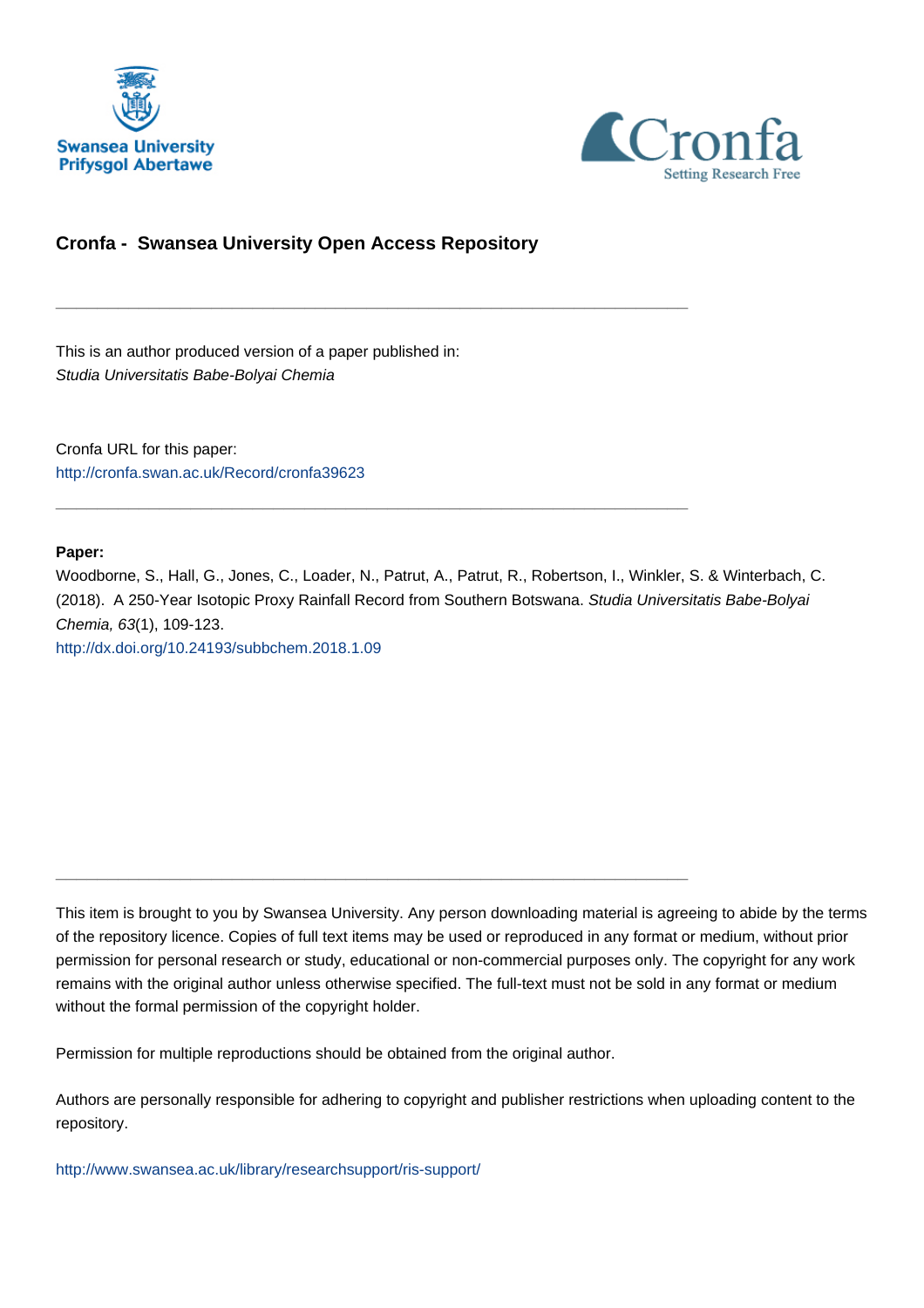STUDIA UBB CHEMIA, LXIII, 1, 2018 (p. 109-123) (RECOMMENDED CITATION) DOI:10.24193/subbchem.2018.1.09

# **A 250-YEAR ISOTOPIC PROXY RAINFALL RECORD FROM SOUTHERN BOTSWANA**

# **STEPHAN WOODBORNEa,b\*, GRANT HALLb, CONNOR W. JONESc ,**  NEIL J. LOADER<sup>c</sup>, ADRIAN PATRUT<sup>d</sup>, ROXANA T. PATRUT<sup>d</sup>, IAIN ROBERTSON<sup>c</sup>, STEPHAN R. WINKLER<sup>a</sup>, **CHRISTIAAN W. WINTERBACHe**

**ABSTRACT***.* Climate records along aridity gradients where manifestations of climate change are most profound are important for testing climate models. The *Kalahari Transect* spans such a gradient, but instrumental records of climate parameters are limited in the sparsely populated region. We analysed the *δ*13C and *δ*18O record from a *Vachellia erioloba* (E.Mey) tree from the southern Kalahari Desert in Botswana to explore its potential as a climate proxy archive. Radiocarbon dates show that the record spans the period 1758-2013 CE. Both the *δ*13C and *δ*18O records correlate with local rainfall. The isotope proxies show a weak positive correlation with sea-surface temperature reconstruction from the southwestern Indian Ocean, and a stronger correlation with the El Niño Southern Oscillation index. This appears to contradict previous evidence that higher sea-surface temperatures are associated with reduced summer rainfall over the southern African interior. Instead of eastward shifts in the temperate tropical trough synoptic system during elevated southwestern Indian Ocean temperature anomalies, the evidence supports a westwards shift. The result demonstrates the potential of *Vachellia erioloba* as a climate proxy archive that may yield past climate variability from the arid regions of southern Africa.

**Keywords:** *ENSO, drought, Southern Africa, AMS radiocarbon dating, Vachellia erioloba, oxygen isotopes, carbon isotopes.*

<sup>a</sup> *iThemba LABS, Private Bag 11, WITS 2050, South Africa.*

<sup>b</sup> *Mammal Research Institute*, *University of Pretoria, Private Bag X20, Hatfield 0028, South Africa.*

<sup>c</sup> *Swansea University, Department of Geography, Swansea SA2 8PP, UK.*

<sup>d</sup> *Babeş-Bolyai University, Faculty of Chemistry and Chemical Engineering, 11 Arany Janos, RO-400028, Cluj-Napoca, Romania.*

<sup>e</sup> *Tau Consultants (Pty) Ltd, P/Bag 83, Maun, Botswana.* 

*<sup>\*</sup> Corresponding author: swoodborne@tlabs.ac.za*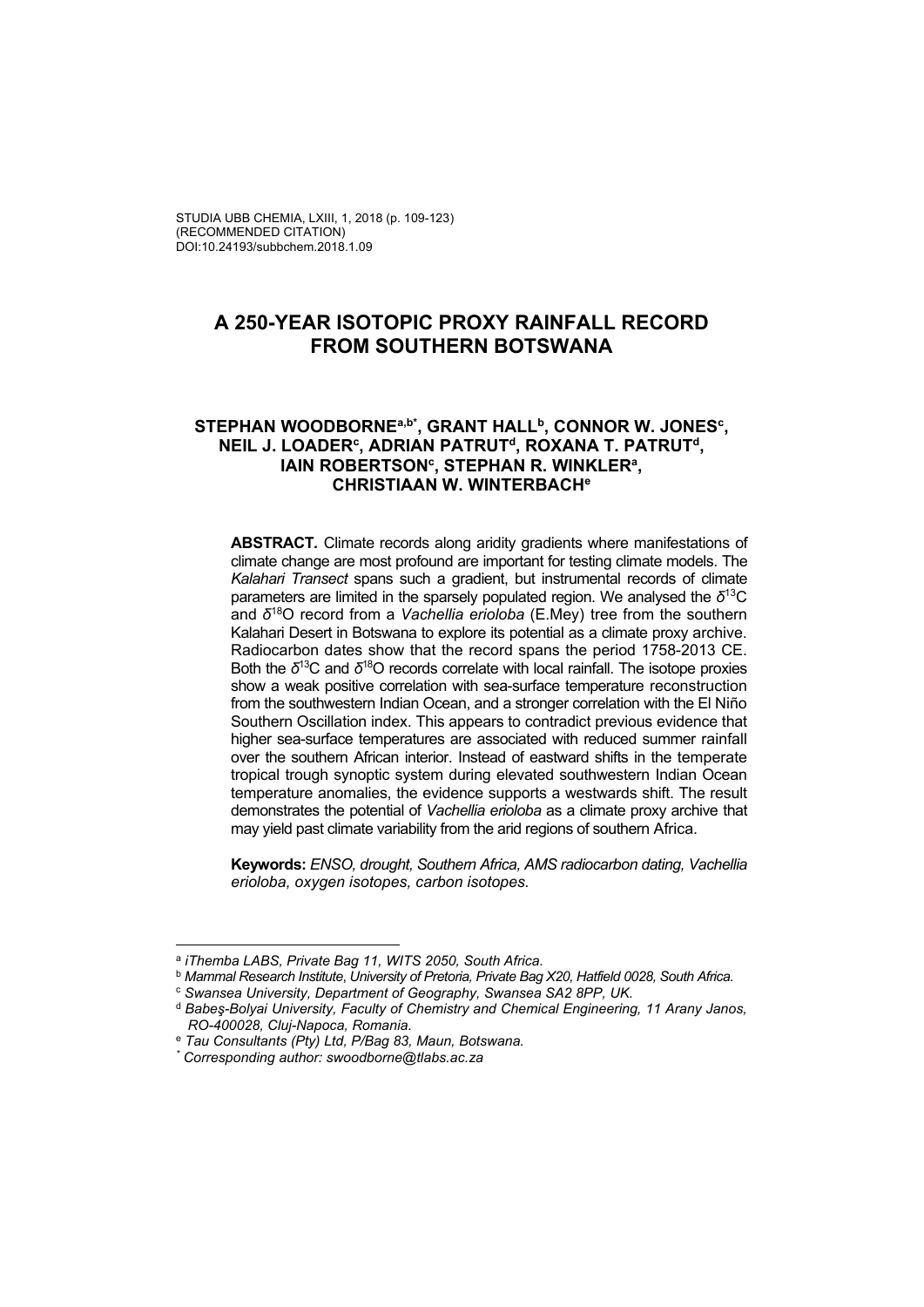# **INTRODUCTION**

The majority of the inhabitants of southern Africa are dependent on non-commercial rain-fed agricultural subsistence strategies [1]. A persistent threat to this economy is rainfall variability, and although the region experiences substantial droughts, the instrumental rainfall records that might elucidate the underlying forcing are generally of short duration. Attempts to understand wet/dry cycles in Botswana, for example, have relied on records as short as 30- [2] to 50- [3,4] years. Despite the poor instrumental records there is strong evidence for the role of the El Niño Southern Oscillation (ENSO) in mediating droughts [5], but the relationship is not linear. While most El Niño events are associated with droughts, some are associated with wetter conditions [6-8]. The ENSO phenomenon operates at an inter-annual time scale, but there is also evidence for large-scale synoptic changes that drive rainfall variability at neardecadal time scales. Since most of the moisture advected over the southern African continent comes from the southwestern Indian Ocean [9] the most likely large scale forcing is in response to sea-surface temperature changes (SWIO SST) in that region [5,10,11].



**Figure 1.** Map of the study region showing the location of tree sampling sites (black symbols) and towns (grey symbols) mentioned in the text.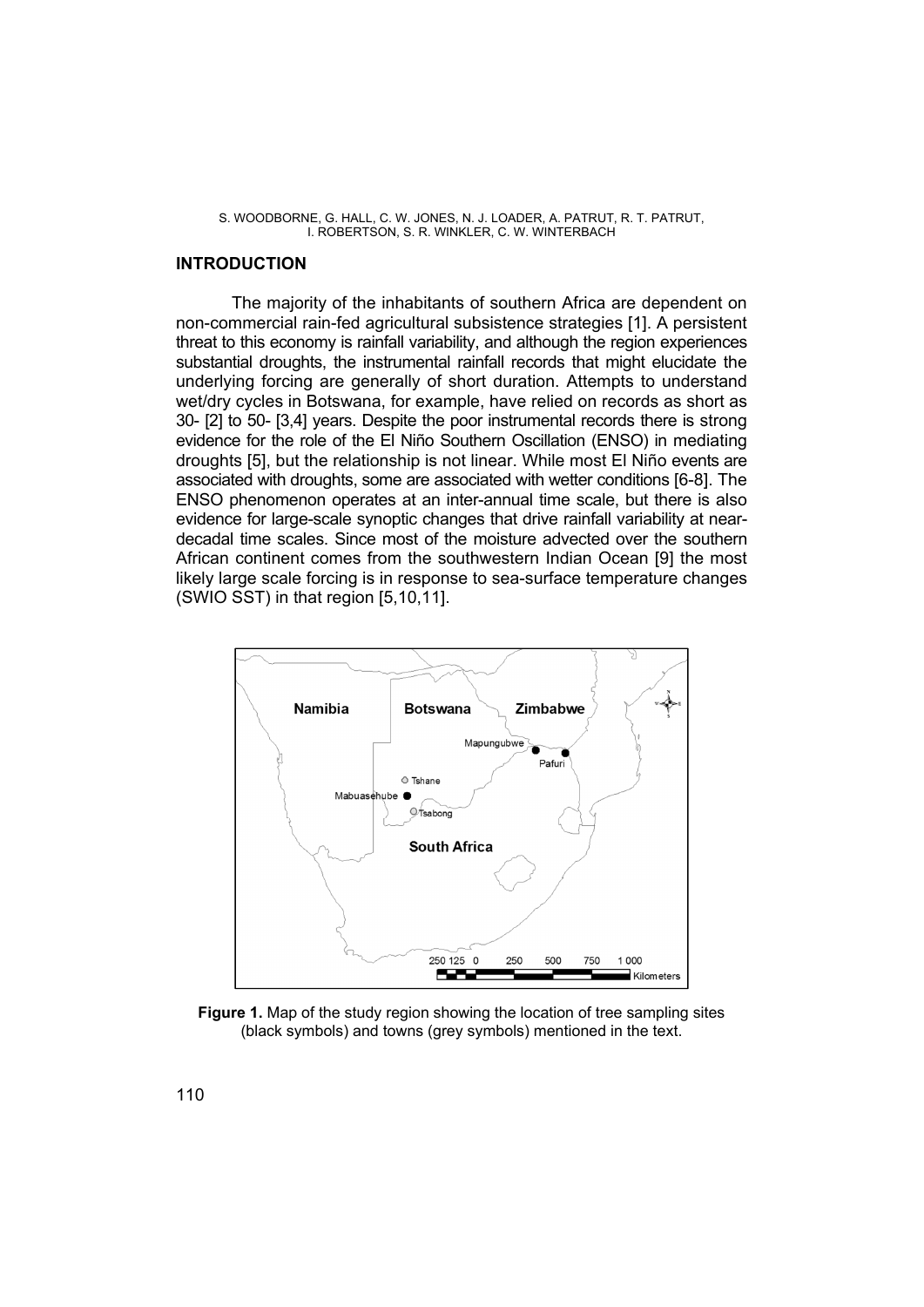The short- and long-term forcing mechanisms for rainfall over southern Africa may operate to reinforce or annul one another, and the net effect is that wet/dry cycles are not random, but instead seem to oscillate at a 16-20 year periodicity [12]. If an underlying driver of rainfall variability changes over longer periods (multi-decadal to centennial time scales) then the ability to discern the effect is severely limited owing to the short duration of the instrumental data. Not only is this relevant for understanding the return time of droughts, but it is very relevant to understand the mechanisms underlying projected future climate changes. Climate change forecasts suggest that parts of the study area will be among the fastest warming areas on Earth, and the same regions will also experience significant reductions in rainfall [13,14]. The vulnerability of communities and even the National GDP of countries to drought in southern Africa are likely to be exacerbated into the future. Testing the skill of climate forecasts is necessary, but the poor instrumental record is a strong constraint.

Southern Africa is characterized by strong climatic gradients between hot, dry deserts and more mesic regions. The ecological gradients have been studied in the context of ecosystem services along the *Kalahari Transect* [15], but they also offer sensitive indicators of climate change and climate forcing. Verification of forcing mechanisms requires longer time series for rainfall, which in the absence of good instrumental records, is often derived from tree ring analyses. Classic applications of ring width chronologies in southern Africa are rare [16-21] because few tree species have been shown to grow annual rings that record climate variability. Recent studies have made use of the correlation between leaf-level transpiration regulation and stable carbon isotope ratios (*δ*13C) in wood [11, 22-24] to generate proxy rainfall records. Most of this research focused on tree species that do not occur in the xeric regions. In this study we attempt to generate a climate record from a *Vachellia erioloba* tree from southern Botswana (**Figure 1**) using stable isotope proxies and a radiocarbon based age model. *Vachellia erioloba* is a cornerstone species in the arid regions and preliminary studies suggest that its sensitivity to environmental forcing (rainfall) and longevity [25], and its low sensitivity to intrinsic water-use efficiency changes with elevated  $CO<sub>2</sub>$  [26] make it a potentially valuable archive of climate variability.

# **RESULTS AND DISCUSSION**

The age model suggests that the Mabuasehube *Vachellia erioloba* specimen died in approximately 2013 CE (**Figure 2**), - 2 years prior to sampling, which accords with its physical appearance. It started growing in approximately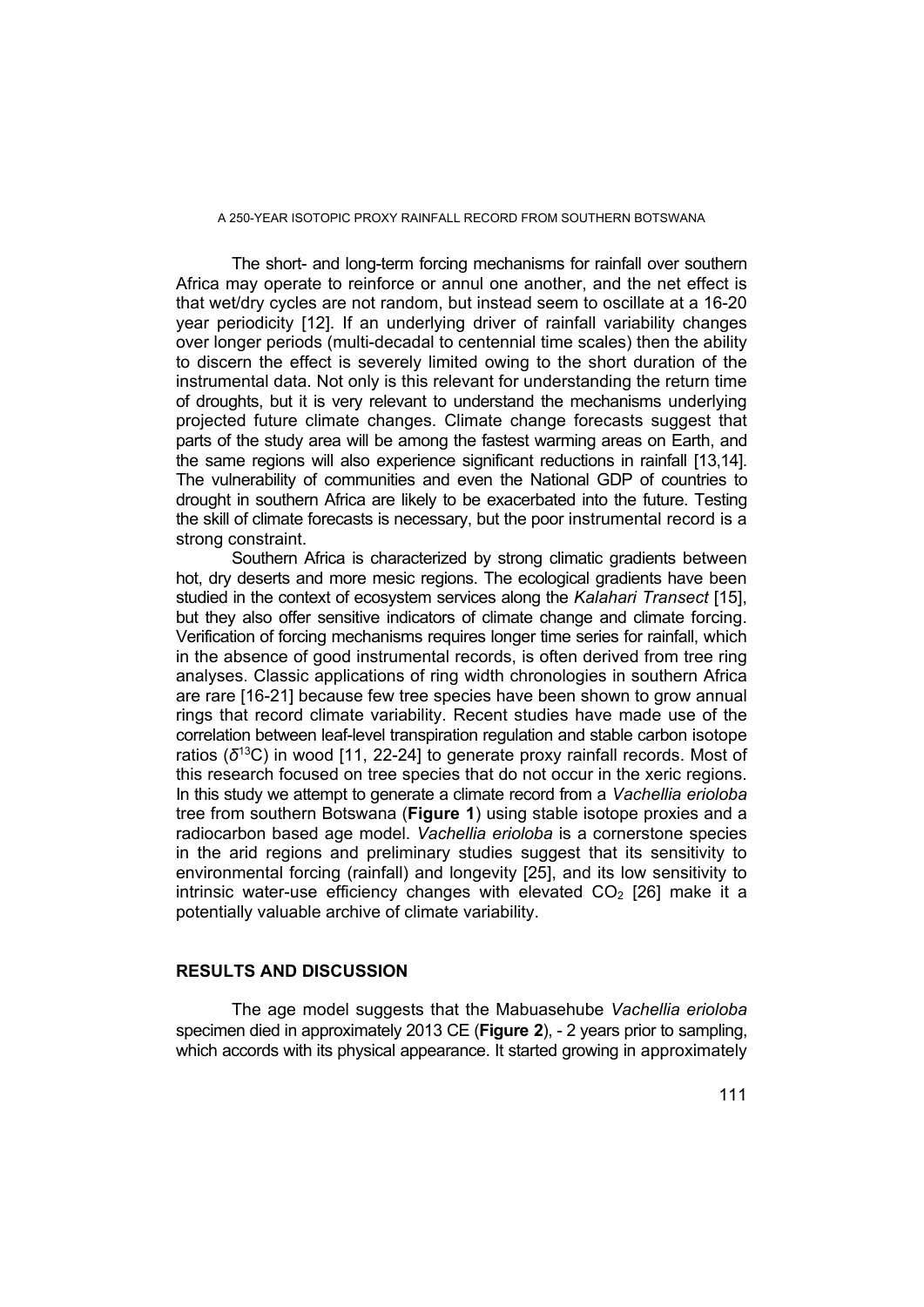1758 CE and so the radial section records the growth over the last 255 years. The implication of the age model is that sampling density is sub-annual (average 1.43 samples per year) post 1947 CE, and near biennial (average 0.52 samples per year) prior to 1947 CE.



**Figure 2.** Age model for the Mabuasehube *Vachellia erioloba*. The 1-sigma calibrated intercept ranges for the four radiocarbon dates in Table 1 are represented by bold horizontal black lines while 2-sigma ranges are represented by thin horizontal black lines. The age model (red line) is a linear relationship between aliquot number (commencing with 0=bark) and calendar age with a gradient change at aliquot 93. The age model intercepts all the radiocarbon ages in the 1-sigma range.

The *δ*13C and *δ*18O isotopic time series are presented in **Figure 3**. In this representation the *δ*13C y-axis is inverted because less negative/more positive values are associated with dry conditions, and more negative/less positive values with wetter conditions. An inverted *δ*13C y-axis may intuitively be interpreted as a proxy rainfall scale. Since *δ*13C and *δ*18O co-vary (r=0.424, p<0.001, n=142), the y-axis for *δ*18O is also inverted to accentuate this pattern. Both records show a high frequency component with inter-annual variability, but they also show near-decadal scale variability.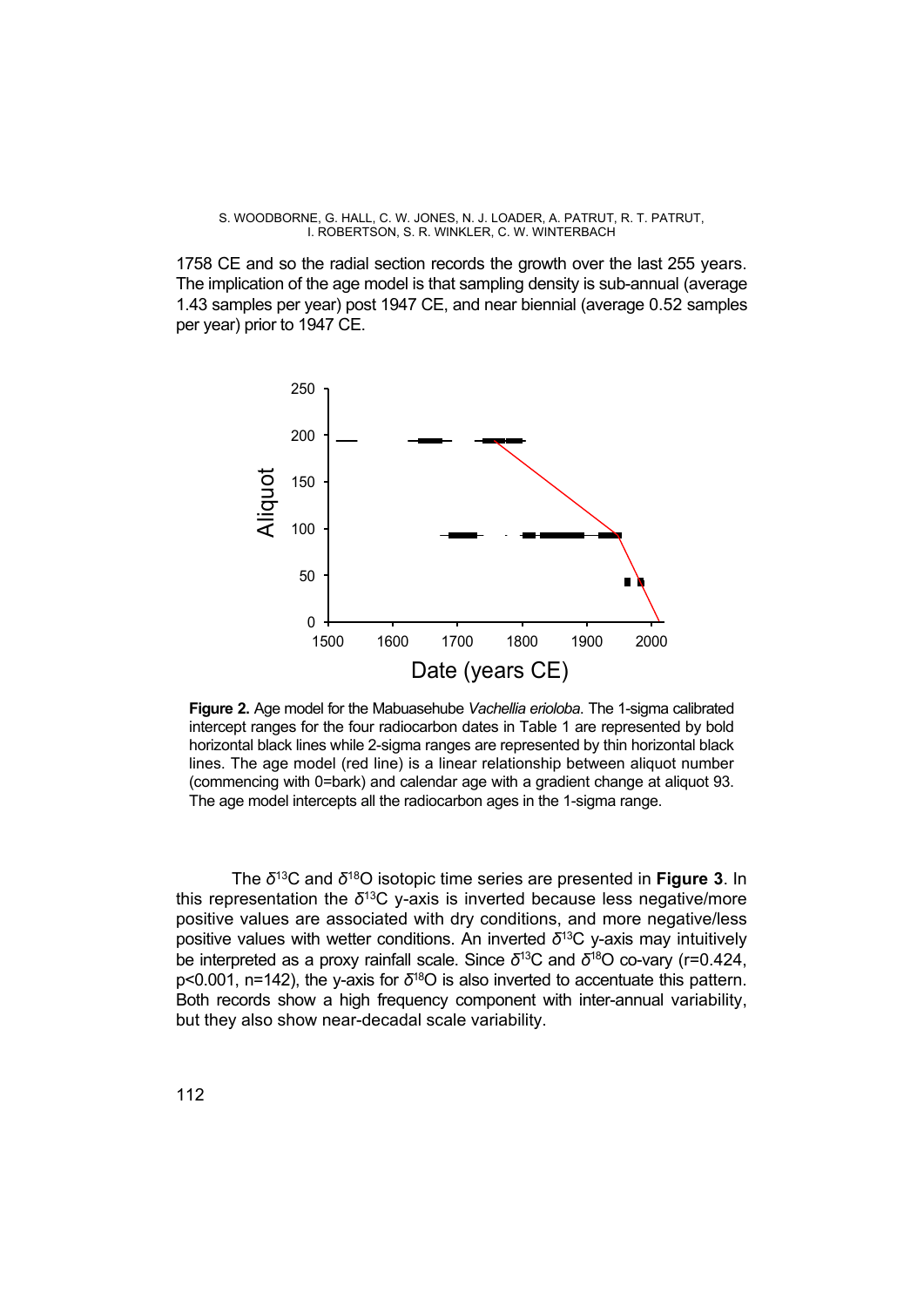

**Figure 3.** *δ*13C (red, left y-axis) and *δ*18O (blue, right y-axis) from the Mabuasehube *Vachellia erioloba.* The *δ*13C y-axis is inverted to intuitively represent a rainfall proxy scale with high rainfall at the top of the graph and low rainfall at the bottom (see **Figure 4**). The *δ*18O y-axis is also inverted to highlight the co-variance with *δ*13C.



**Figure 4.** A: The measured *δ*18O values, and B: *δ*13C values (both blue, left y-axes) show a strong covariance with rainfall (red, right y-axes) from the stations at Tshane and Tsabong [3] (r=-0.778 for *δ*18O and r= -0.668 for *δ*13C). Note that the isotope yaxes are inverted.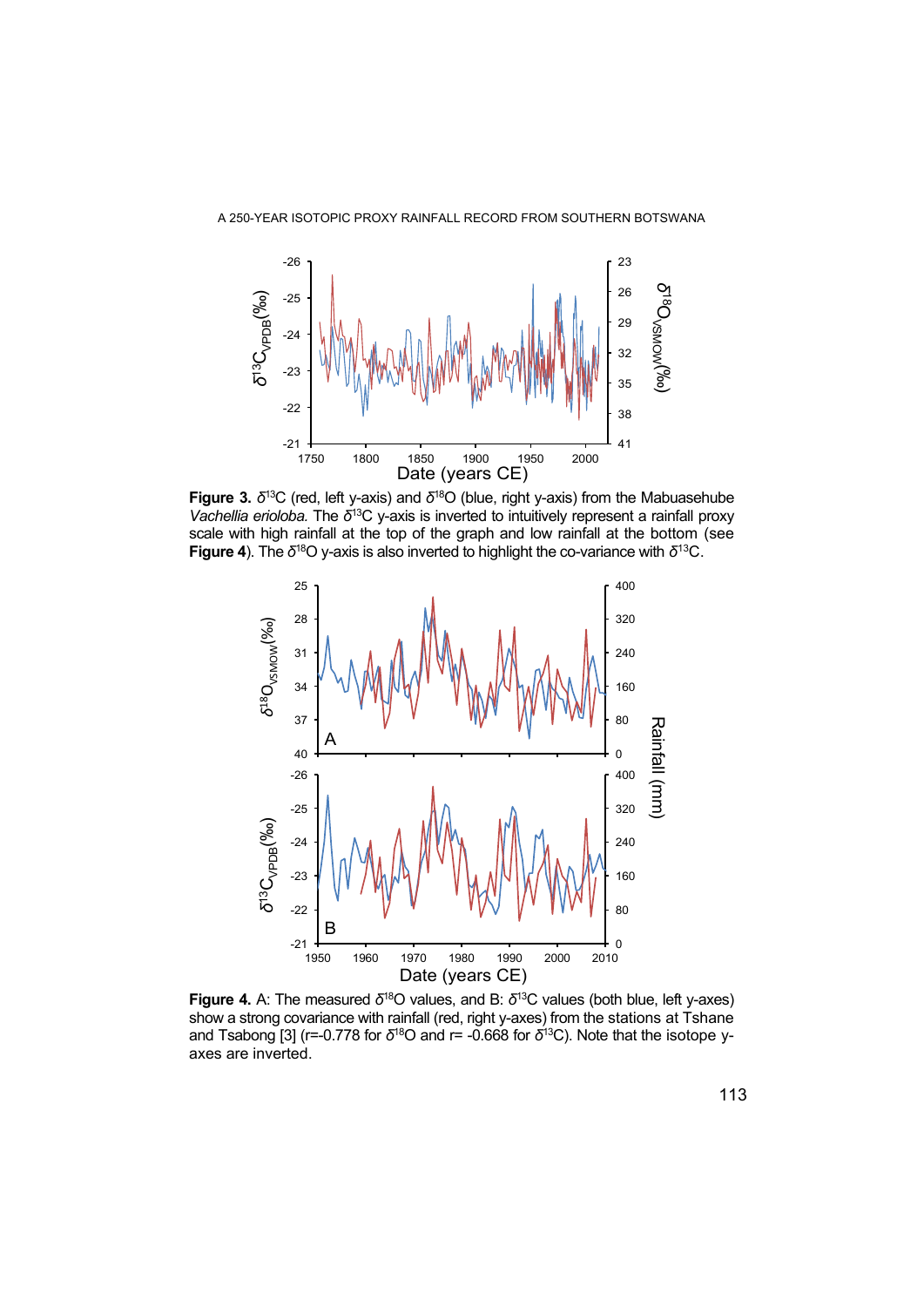Wood *δ*18O values typically respond to variations in the isotopic value of source water, or to leaf-level evaporation [27]. In southern Africa the amount effect has been shown to be relatively weak [28] (although this study was done in the winter rainfall area which is distinct from the summer rainfall system at Mabuasehube), while leaf-level evaporation mediated by temperature is dominant [29]. In the summer rainfall area low rainfall and high temperatures coincide and these effects reinforce one another in respect of *δ*18O values. The area of the Kalahari Desert from which this tree was sampled is sparsely populated and local rainfall records are rare. We made use of published rainfall records from Tshane, located 115 km north of the sampling site, and Tsabong, located 115 km south of the site [3]. The rainfall from these two sites was averaged to account for the localized variability in convective rainfall in southern Africa [11]. Despite potential problems with the age model based on the assumption of linear radial growth rates the result shows a significant correlation between rainfall and *δ*18O values (**Figure 4A**) (r=-0.778, p<0.001, n=48). Irrespective of the role of leaf-level evaporation, and source water effects, this indicates that wood *δ*18O values are controlled by rainfall.

The relationship between *δ*13C values in wood, and environmental drivers may be affected by a number of variables [27]. In open savanna environments with high ambient growing season temperatures it is anticipated that the dominant factor with be edaphic water availability. In order to verify this the *δ*13C record is compared with local rainfall (**Figure 4B**). In the Mabuasehube *Vachellia erioloba* record rainfall is significantly correlated with the *δ*13C record (r=-0.668, p<0.0001, n=48), and it suggests that the water-use physiology of *Vachellia erioloba* responds to rainfall, and is reflected in the wood *δ*13C values.

The significant empirical correlations between the *δ*13C and *δ*18O isotopic time series from the Mabuasehube *Vachellia erioloba* specimen and instrumental rainfall records accords with theoretical expectations of stomatal water regulation on *δ*13C and source water effects on *δ*18O. Both isotopic time series proxy rainfall, but the correlation between the  $\delta^{13}$ C and *δ*18O is not perfect. This is likely the effect of leaf-level evaporation that will affect the *δ*18O record, but not the *δ*13C record. We conclude that the 255 year rainfall proxy record from the Mabuasehube *Vachellia erioloba* specimen has the potential to provide a basis for assessing long-term climate forcing that cannot be assessed using the short duration instrumental record for the region.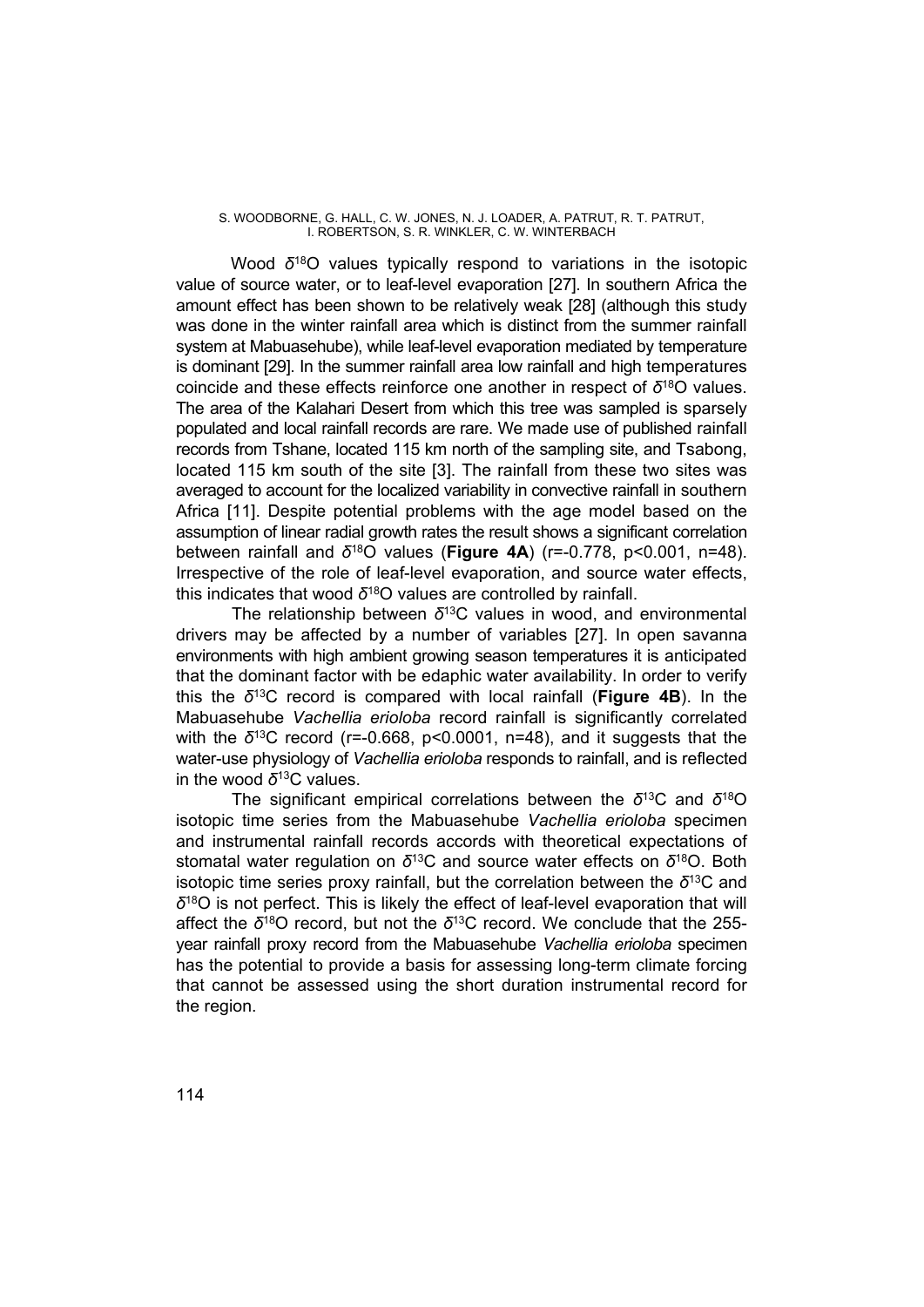

**Figure 5.** A: Comparison between the instrumental rainfall record (red, right axis) and the ENSO index of Li et al. [30] (blue, left axis). B: instrumental rainfall (red, right axis) and SWIO SST [31] (blue, left axis). Note inverted y-axes in order for the indices to be associate with high rainfall at the top of each plot.

The forcing of rainfall in southern Botswana is reflected in the covariance between the instrumental rainfall records with the indices for ENSO [30] and SWIO SST [31]. While the effect of ENSO (**Figure 5A**) appears to show some intuitive correspondence with rainfall, with positive ENSO index values (that reflect El Niño events) associated with drought conditions, the correlation is not significant (r=-0.191, p=0.120, n=47). Similarly, the correspondence between SWIO SST and the instrumental rainfall record (**Figure 5B**) indicates that warm SST anomalies are associated with drought conditions, but again the correlation is not significant (r=-0.067, p=0.698, n=36). This reaffirms that there is a strong interactive relationship between ENSO and SWIO SST in forcing rainfall in southern Botswana, and that these forces occasionally reinforce one another, and on other occasions act against one another. The instrumental record is not of sufficient duration to be able to determine the interactive modulation of these drivers.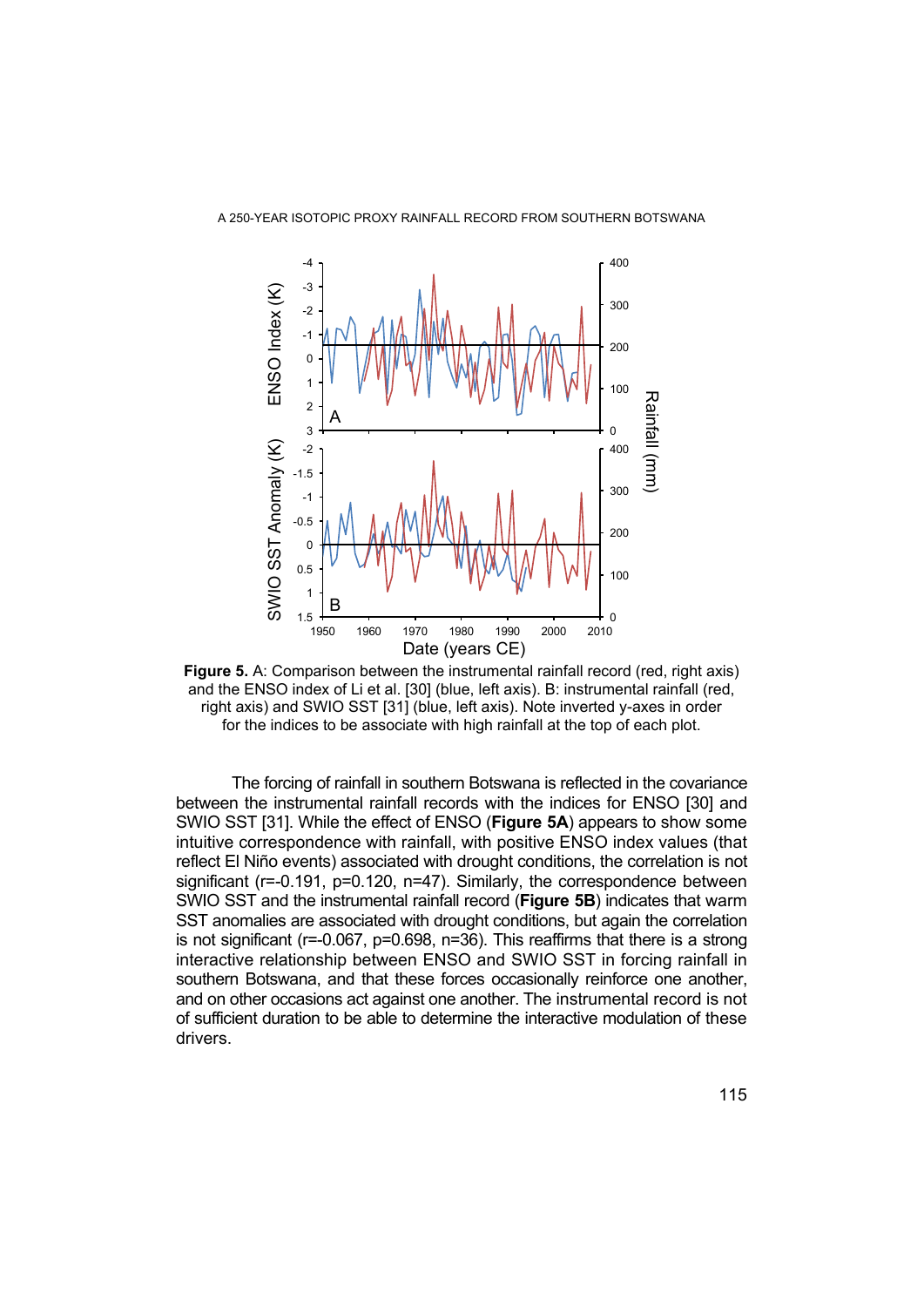When the covariance between the isotopic proxies and the indices for ENSO and SWIO SST are considered, the dataset provides insight in to the long-term rainfall forcing. As was noted for the instrumental data, there is a strong indication that El Niño is associated with drought and La Niña with wet conditions in both the *δ*18O (**Figure 6A**) and the *δ*13C records (**Figure 6C**).



**Figure 6.** Comparison between isotope records from the Mabuasehube *Vachellia erioloba* and reconstructions of forcing parameters. A: comparison between the *δ*18O record and the ENSO index of Li et al. [30]. B: comparison between the *δ*18O record and the SWIO SST anomaly record of Zinke et al. [31]. C & D: similar comparisons to A & B using the *δ*13C record. Isotopic records are depicted in red, and the ENSO and SWIO SST indices are depicted in blue. Note some y-axes are inverted to depict high rainfall at the top of each plot and low rainfall at the bottom.

In the case of *δ*18O the correlation with ENSO is significant (r=0.387, p=0.007, n=56), but the correlation is insignificant when using the *δ*13C record (r=-0.012, p=0.931, n=56). The correlation between the *δ*18O record and SWIO SST is marginally significant (r=0.355, p=0.027, n=45), but with the *δ*13C record is insignificant (r=-0.020, p=0.899, n=45) (**Figure 6B** and **Figure 6D**).

The effect that SWIO SST has on rainfall appears to have changed from a positive correlation in which increased SST leads to increased rainfall (**Figure 5B**), to a negative correlation in which the opposite is true (**Figure 6B** and **Figure 6D**). The transition seems to take place in about 1980 CE. In an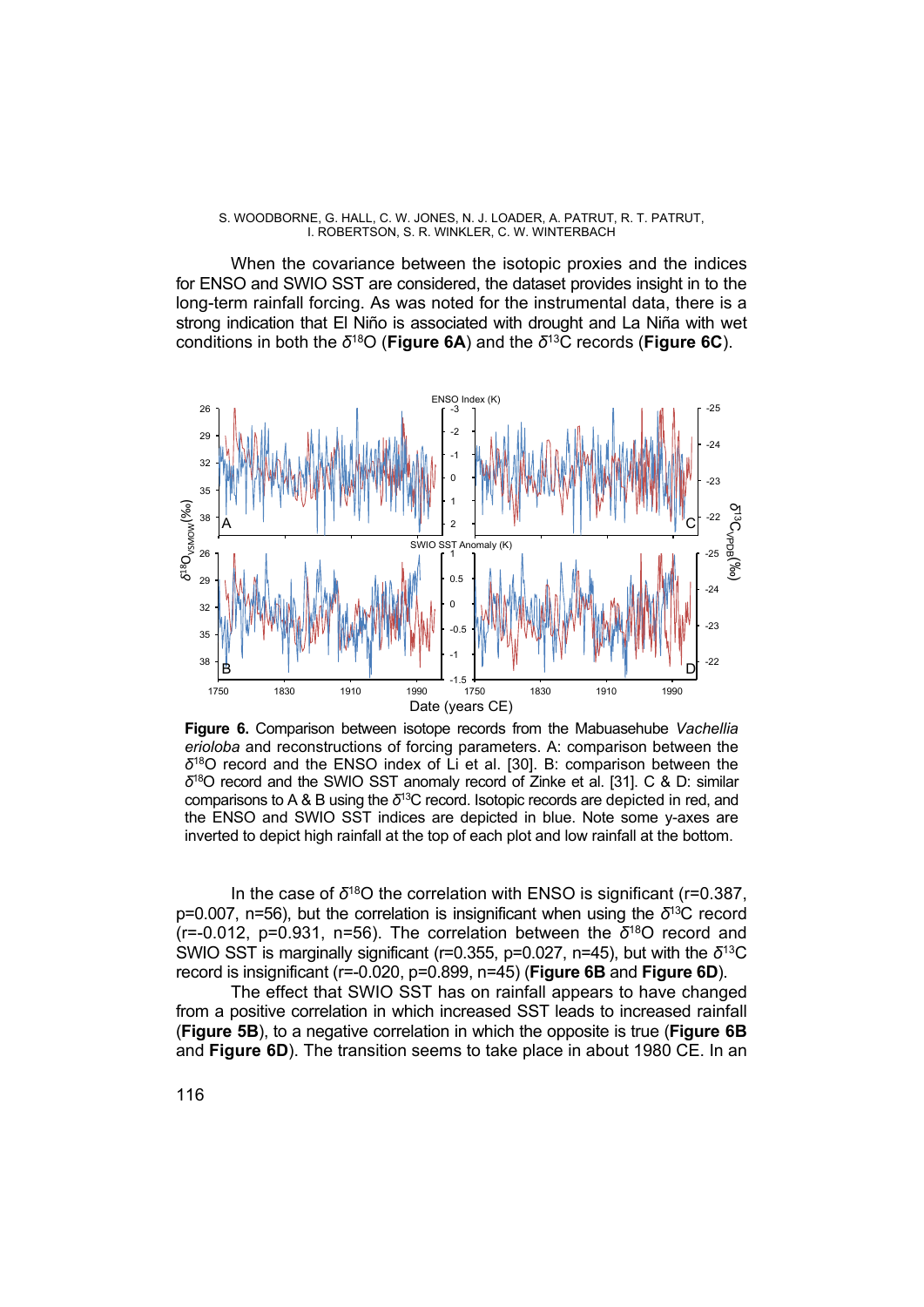analysis of instrumental rainfall records across Botswana, Mphale et al. [3] also noted a breakdown in the relationship between SST and rainfall and between ENSO and rainfall. These authors identified the date threshold for this change as 1982 CE, and attributed it to an eastward shift of the main rainfall bearing synoptic system that led to a significant reduction in rainfall at this time. Woodborne et al. [11] also mooted an east/west shift in the synoptic system to explain isotopic proxy rainfall records from baobabs in the Mapungubwe and Pafuri areas of South Africa (**Figure 1**). The proposed mechanism suggested that warmer SST drives eastward displacement of the temperate tropical troughs that are responsible for most of the Austral summer rainfall in the region [32]. The mechanism predicts that Botswana should become drier when SST increases. The evidence from the Mabuasehube *Vachellia erioloba* specimen appears to run counter to this as prior to 1980 CE increased SST is associated with higher rainfall (**Figure 6B** and **Figure 6D**).



**Figure 7.** Rainfall forcing of wet and dry years. The 15 wettest years (blue symbols) pre-1980 CE are associated with positive SWIO SST anomalies [31] or negative ENSO indices [30] (La Niña conditions). The 15 driest years pre-1980 CE (red symbols) are associated with negative SWIO SST anomalies or positive ENSO indices (El Niño conditions). The post-1980 CE period (open symbols) is dominated by strong El Niño conditions with weak interleaved La Niña conditions, and an unprecedented warming of the SWIO SST. Both wet and dry conditions prevailed but the period is generally drier and ENSO is the dominant forcing (**Figure 5A**).

The evidence presents a conundrum in which the role of ENSO appears to be relatively coherent with El Niño associated with drought and La Niña with wet conditions, but the modulating effect of SWIO SST changes through time. To unravel the knot, it is necessary to have long-term data.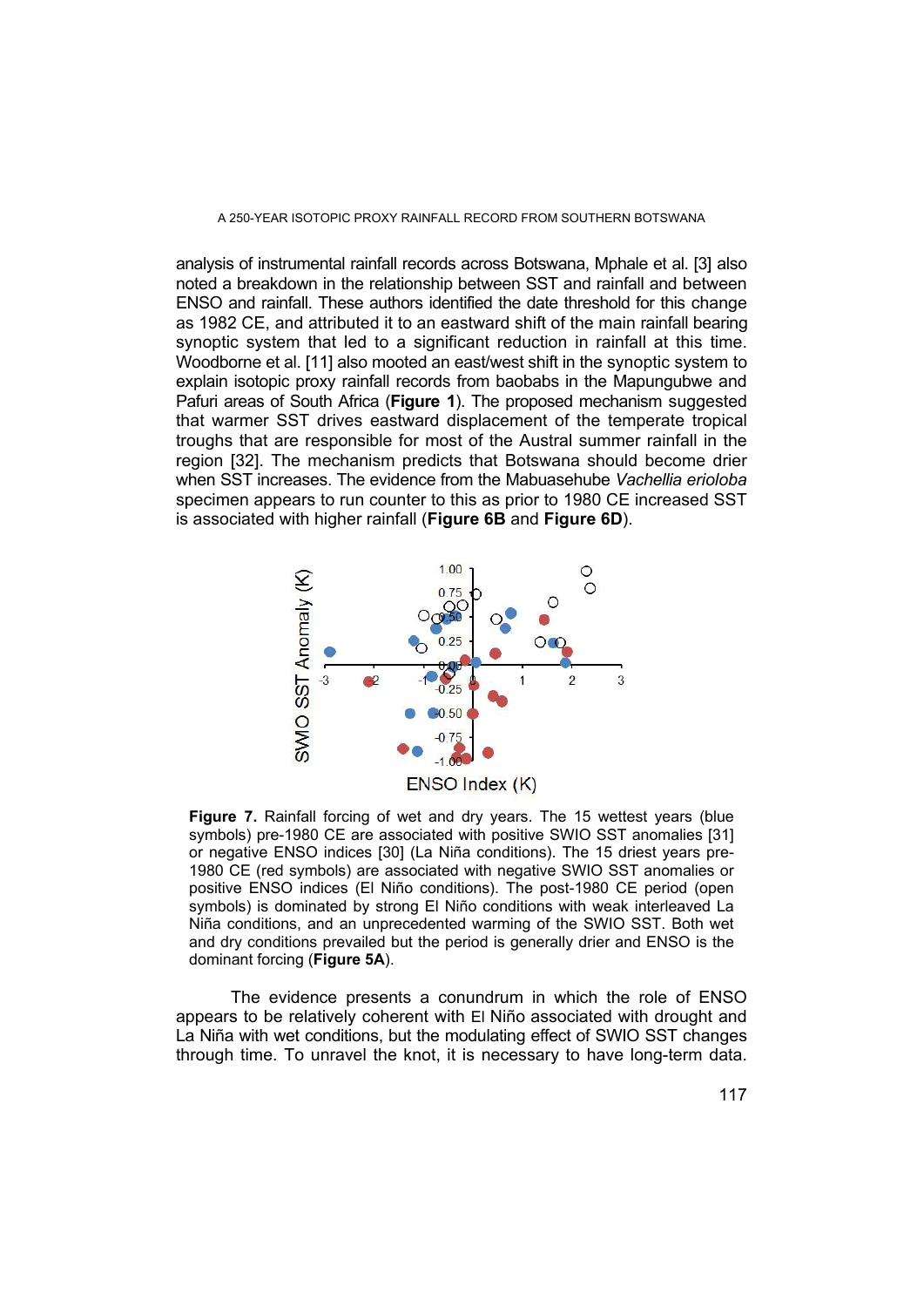We divided the record in to pre- and post-1982 CE, and then ranked the pre-1982 CE record from wettest to driest years using the *δ*18O record, which is the most consistent indicator of rainfall in the foregoing analysis. We analysed the ENSO and SWIO SST conditions that prevailed during the 15 wettest and 15 driest years pre-1980 CE and compared them with the conditions that have prevailed post-1980 CE (**Figure 7**).

Pre-1980 CE the wet conditions (blue symbols in **Figure 7**) were associated with either negative ENSO index values (La Niña conditions), or with positive SWIO SST anomalies. It is important to note that El Niño events are included in the portfolio of wet years. Conversely positive SWIO SST anomalies alone do not determine wet conditions. Pre-1980 CE the dry conditions (red symbols in **Figure 7**) are dominated by positive ENSO index values (El Niño conditions) or negative SWIO SST anomalies. Again La Niña conditions are among the droughts, but these were associated with negative SWIO SST anomalies. The evidence suggests that both ENSO and SWIO SST played an important role in modulating rainfall, and when ENSO and SWIO SST anomalies have the opposite signs they reinforce one another to produce definitive drought (+ ENSO, - SWIO SST) or definitive wet (- ENSO, + SWIO SST) conditions. The highest uncertainty is when both ENSO and SWIO SST indices have the same sign. Under these conditions ENSO and SWIO SST act against one another, and there is no pattern to indicate whether the wet or the dry forcing will dominate.

The post-1980 CE period represents the most persistent dry conditions across Botswana since 1950 CE [3]. This is also patent in the isotope proxy records for the last 255 years (**Figure 3**, **Figure 6**). The post-1980 CE period is characterized by an unprecedented positive shift in the SWIO SST, which shows only positive indices for this period (**Figure 7**). It also has a high frequency of intense El Niño interspersed with weak La Niña conditions. In the pre-1980 CE period positive SWIO SST anomalies appear to have facilitated wet conditions, but in the post-1980 CE period the ENSO signal is the dominant force (**Figure 5A**) resulting in drier conditions because of the frequency and intensity of El Niño events.

# **CONCLUSIONS**

Mphale et al. [3] suggested that rainfall has decreased over Botswana over the last 50 years; but the 250-year record from the Mabuasehube *Vachellia erioloba* specimen shows no significant trend over the longer period. Instead our analysis suggests that a post-1980 CE decline in average rainfall is the result of interactive ENSO and SWIO SST forcing of rainfall. The frequency and intensity of El Niño events has been the dominant effect since 1980 CE.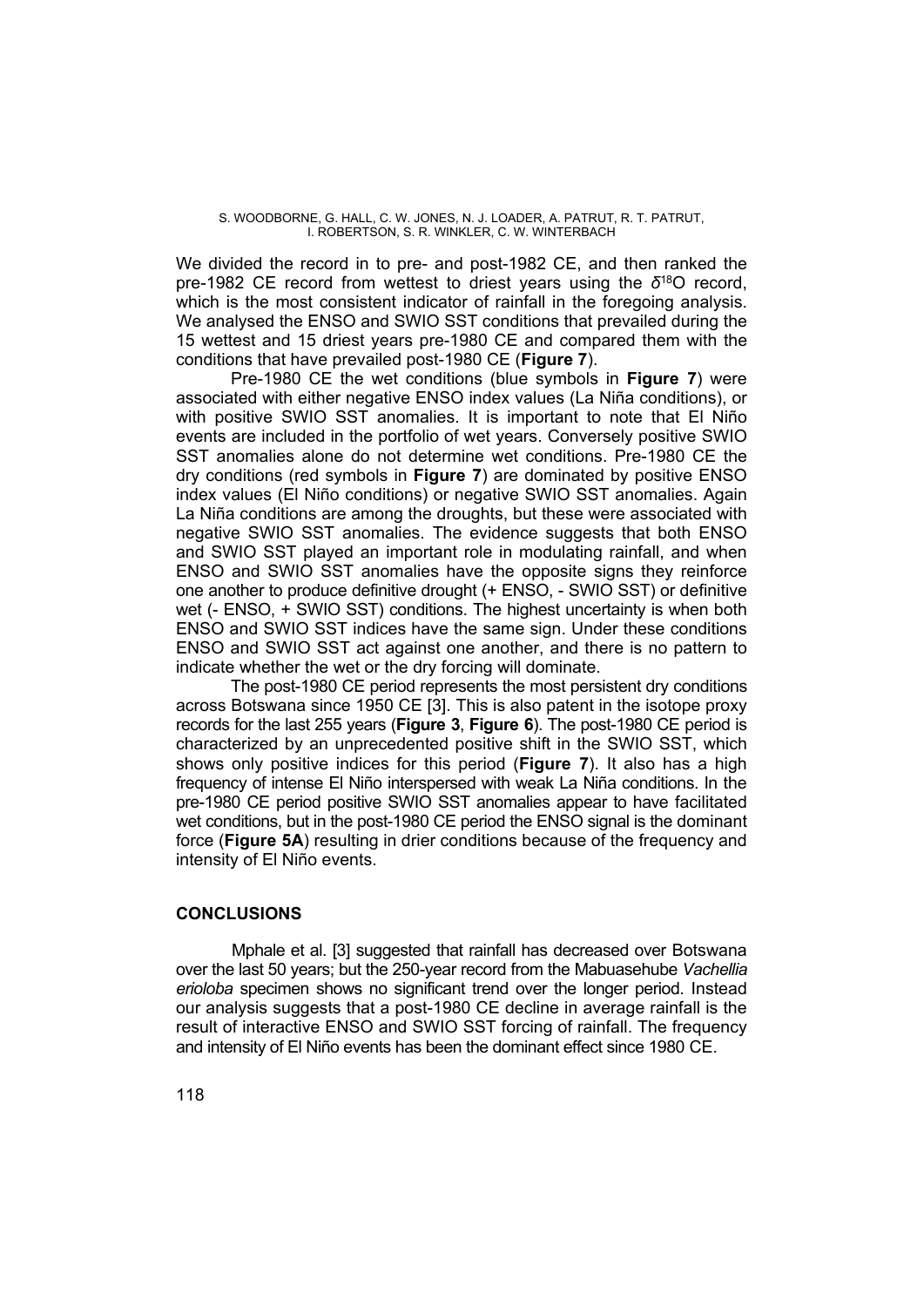The analysis also shows that east/west shifts of the temperate tropical trough synoptic systems that have been invoked to explain wet/dry cycles at Pafuri and Mapungubwe [11] are not supported by the Botswana evidence. The temperate tropical trough system is responsible for the majority of the summer rainfall over southern Africa, and a coherent response across the entire region would be expected. Dry conditions at Mapungubwe and Pafuri during periods of elevated SWIO SST were attributed to an eastward shift of the temperate tropical trough system, and should have led to hyper-arid conditions in Botswana. Instead the Mabuasehube *Vachellia erioloba* record indicates wetter conditions with elevated SWIO SST. The evidence suggests an alternative possibility: that the temperate tropical trough system shifts westward during positive SWIO SST anomalies. This scenario would still lead to drier conditions at Mapungubwe and Pafuri, but wetter conditions in Botswana.

This study demonstrates that the *δ*13C and *δ*18O values in the wood of *Vachellia erioloba* yield records of rainfall variability. Since this species achieves great age, and is widely distributed in the xeric regions of the Kalahari and Namib Deserts, it holds the potential to elucidate past climate where instrumental records are rare. Additional specimens from across the arid Kalahari Desert, including the possibly of sampling longer-lived specimens, will clarify the patterns that have been tentatively identified in this study.

# **EXPERIMENTAL SECTION**

*Sample collection.* Permission to sample trees in Botswana was obtained from the Ministry of Environment, Wildlife and Tourism under permits reference EWT8/36/4CCVIII (18) and (28). A *Vachellia erioloba* specimen was identified in the Mabuasehube Game Reserve in southern Botswana (25°05'52.36"S, 21°59'47.80"E) (**Figure 1**). The tree was selected because it had recently died (indicated by bark loss and absence of leaves, while still retaining some of the fine branch structures). It was located in an area with a sandy substrate with no evidence of drainage lines so that edaphic moisture is regulated by rainfall. In 2015 a disk was removed from the stem using a chainsaw and imported in to South Africa under a permit P0073346 issued by the South Africa Department of Agriculture, Forestry and Fisheries.

*Sample preparation.* A radial section of approximately 1 cm width, which included all the growth rings pith to bark, was removed from the disk. In order to curate a witness section, the sample radius was mounted between pinewood backing blocks using water-soluble glue, and then split to produce mirror image sections. These sections were archived until required for this analysis. For the analysis the glue was removed from the analysis section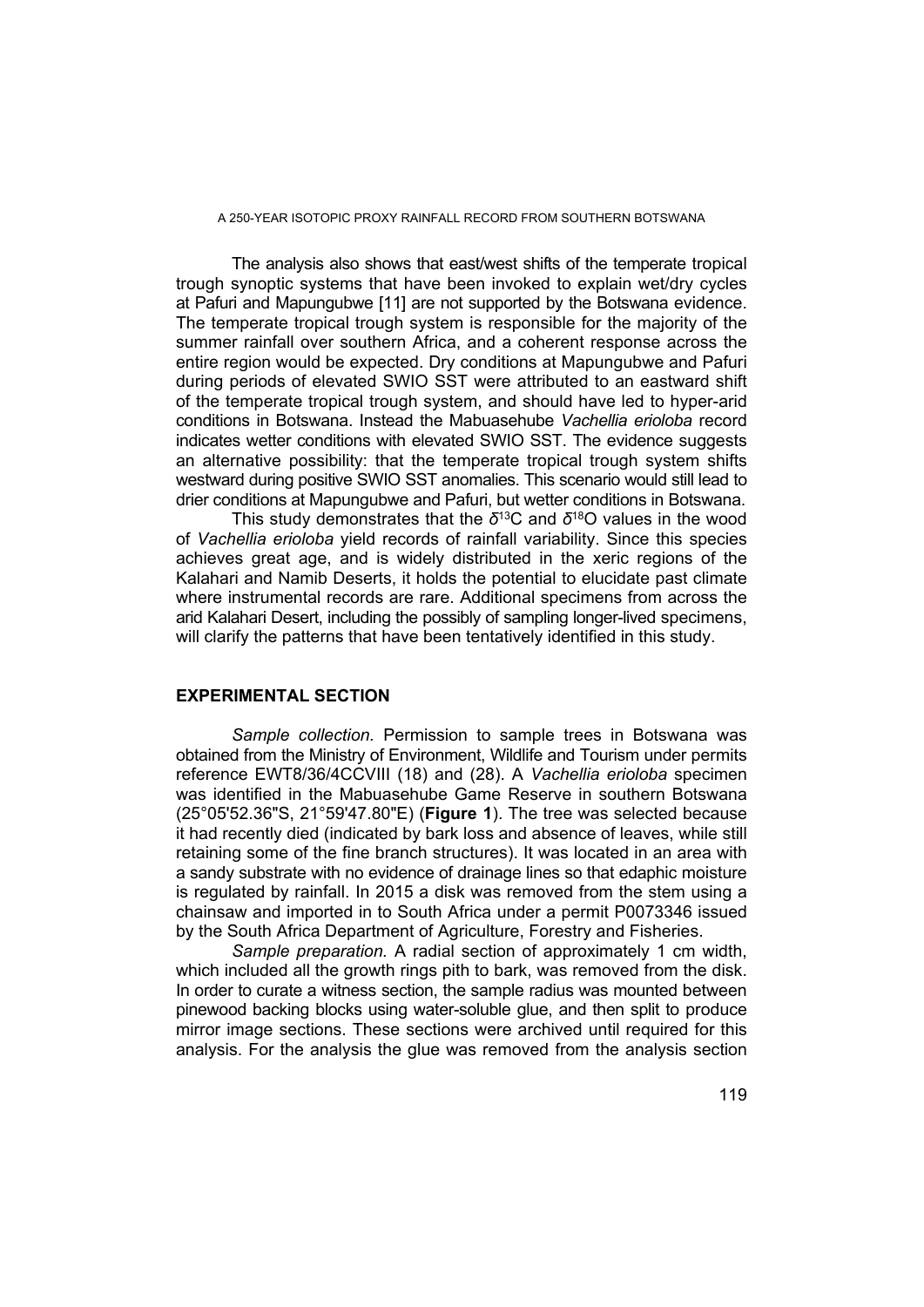by soaking it in hot water for two hours. As the wood was extremely hard, *ca.* 1 mm slivers were cut using a chisel and a modified wood plane. A total of 196 aliquots were removed along the 243 mm radius.

*Isotopic analysis.* Lignin was oxidised with acidified sodium chlorite and the hemicelluloses were subsequently hydrolysed with sodium hydroxide to yield α-cellulose [33, 34] that was homogenized using a Hielscher ultrasonic probe [35]. The samples were freeze-dried in a Thermo Savant ModulyoD freeze drier at -45°C for at least 48h. Aliquots of 0.30–0.35 mg of α-cellulose were weighed into silver capsules and pyrolyzed over glassy carbon at a temperature of 1,090°C in a PDZ Europa ANCA GSL elemental analyser interfaced to a PDZ Europa 20–20 stable isotope ratio mass spectrometer. Isotope ratios are expressed as per mille deviations using the standard delta notation relative to VPDB (carbon) and VSMOW (oxygen) standards. Analytical precision was typically ±0.1‰ for carbon and ±0.3‰ for oxygen.

*Data corrections.* The *δ*13C record was corrected for changes in the *δ*13C of atmospheric CO2 using the southern Hemisphere record of [36] with online updates of the dataset (http://cdiac.ornl.gov/ftp/db1014/isotope.cgo). The correction of the  $\delta^{13}$ C record to account for increased atmospheric CO<sub>2</sub> concentration was done using the approach of Woodborne et al. [11, 23].

*Dating and calibration.* Dating samples were taken from the residual material from the isotopic analysis and since these were processed to the level of α-cellulose no additional pretreatment was required. Three samples were selected, with two chosen to fall within the bomb carbon period. Samples were measured by Accelerator Mass Spectrometry at iThemba LABS [37]. Calibration was done using the SHcal13 and SHZ1\_2 datasets on the online version of CALIBomb (http://calib.org/CALIBomb/) (**Table 1**).

| <b>Sample</b>  | Laboratory<br>number | $\delta^{13}C$ | pMC    | pMC<br>error | Age | Age<br>error | <b>Calibration range</b><br>(year CE)         |
|----------------|----------------------|----------------|--------|--------------|-----|--------------|-----------------------------------------------|
| 41             | IT-C-1069            | $-23.0$        | 123.14 | 0.53         |     |              | 1962-1963, 1982-1985                          |
| 44             | IT-C-1097            | $-23.1$        | 124.33 | 0.47         |     |              | 1962-1963, 1982-1984                          |
| 93             | IT-C-1070            | $-23.8$        | 97.29  | 0.39         | 221 | 32           | 1960-1727, 1805-1816,<br>1832-1892, 1922-1950 |
| 192-4<br>(193) | IT-C-1071            | $-23.3$        | 96.80  | 0.42         | 261 | 35           | 1643-1672, 1743-1760,<br>1762-1770, 1779-1796 |

**Table 1.** Radiocarbon dating results from the Mabuasehube *Vachellia erioloba.*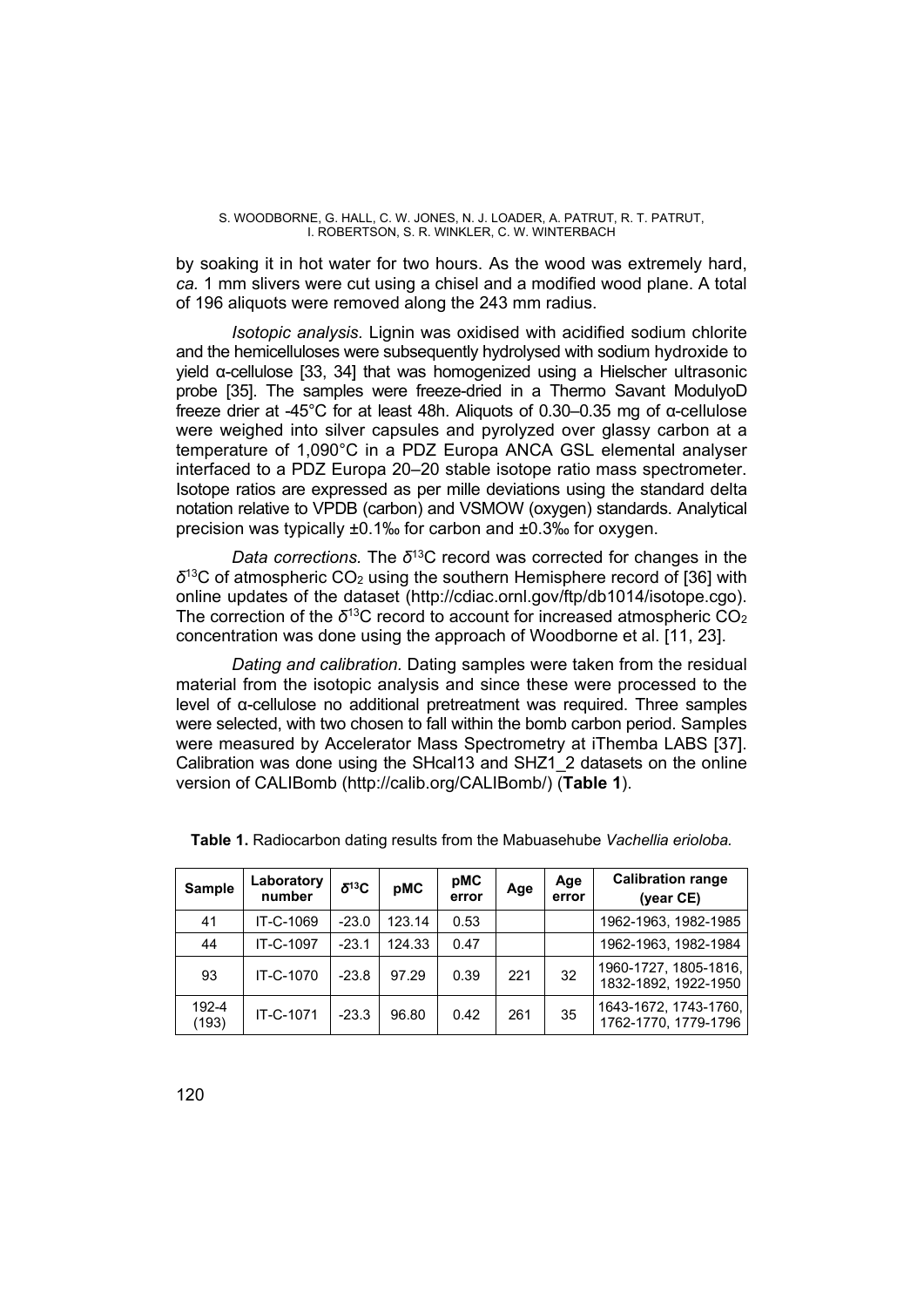*Age model construction.* An age model was constructed using a linear fit between age and sample number. Samples 41 and 44 (samples numbers increased from the bark towards the centre of the tree) both contained bomb carbon with sample 44 having a higher percent modern carbon value indicating that the descending section of the bomb calibration curve applied. This leaves little latitude for the age assignment, and the linear age model was extrapolated to intercept the 1-sigma calibration range of the third date (sample 92). This linear extrapolation implies that that the termination of growth took place in 2013, which is consistent with the death of the tree within a year or two of the sampling in 2015.

The radiocarbon date on the inner ring (sample 193) indicates that the growth rate of the Mabuasehube *Vachellia erioloba* was not constant through time and the linear age model spanning samples 0-93 does not intersect with the 1-sigma age range for sample 193. A separate linear extrapolation of age was used for samples 93-194 using the most probable calibrated age for sample 193. The age model patently includes inaccuracies because of the assumption of linear growth, and assuming a single inflection point for the change in growth rate. Year-to-year variation in environmental conditions will lead to faster and slower growth, which manifests as errors in the age model. As a result it is acknowledged that the age model approximates average growth and cannot be used to assign the year of growth for individual samples.

*Statistical analysis.* The statistical comparison of the time series was done using the KNMI Climate Explorer online tools (http://climexp.knmi.nl/ userseries.cgi) accessed 30 December 2017. Rainfall derived from convective systems is spatially variable: the comparison between the two instrumental records used in this study, from Tshane and Tsabong, does not yield a perfect correlation (r=0.639, p<0.001, n=50). The statistical comparison between rainfall proxies and instrumental records need to account for this. In addition the approach used to construct the age model does not have sufficient precision to assign an isotope measurement to a growth year with high levels of confidence. The local variability in rainfall and the lack of precision in the age model prevent the use of the isotope records in assessing annual scale variability, and a 3-year running average for all parameters is used in the assessment of slightly longer-term forcing effects.

#### **ACKNOWLEDGMENTS**

This project was funded by The National Research Foundation (NRF) of South Africa under the Research Grant for Unrated Researchers number CSUR13092647960. AMS radiocarbon analyses were supported by the Romanian Ministry of Research and Innovation CNCS-UEFISCDI under grant PN-III-P4-ID-PCE-2016-0776, Nr. 90/2017.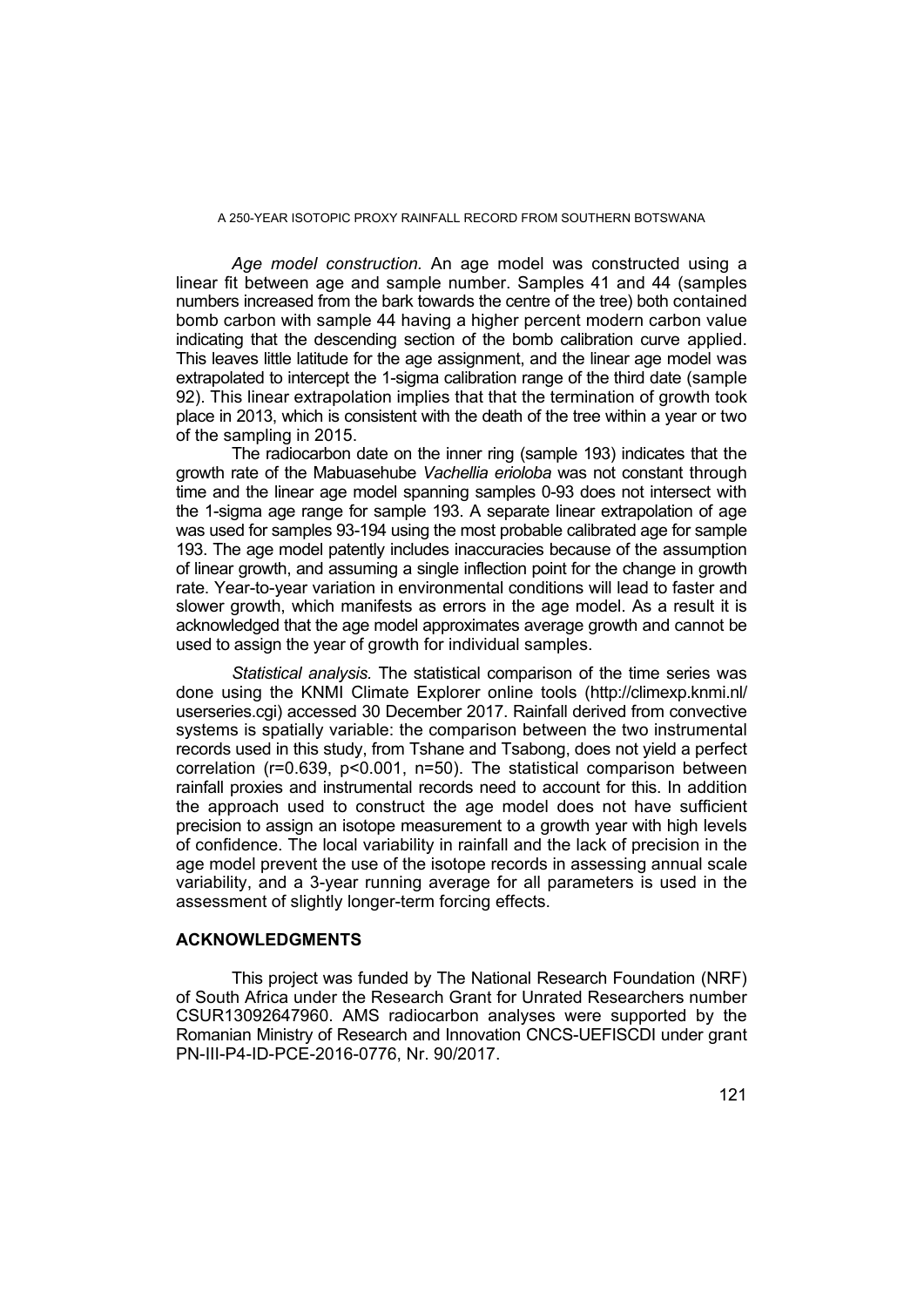# **REFERENCES**

- 1. J. Rockstrom, *Physics and Chemistry of the Earth, Part B: Hydrology, Oceans and Atmosphere,* **2000**, *25*, 275.
- 2. J. A. Adedoyin, *Meteorology Atmospheric Physics,* **2000**, *75*, 135.
- 3. K. M. Mphale, S. K. Dash, A. Adedoyin, S. K. Panda, *Theoretical and applied climatology*, **2014**, *116*(1-2), 75.
- 4. M. Hoerling, J. Hurrell, J. Eischeid, A. Phillips, *Journal of Climate*, **2006**, *19*(16), 3989.
- 5. S. E. Nicholson, D. Leposo, J. Grist, *Journal of Climate*, **2001**, *14*, 323.
- 6. D. J. Nash, G. H. Endfield, *Climatic Change*, **2008**, *86*(3-4), 257.
- 7. R. Neukon, D. J. Nash, G. H. Enfield, S. W. Grab, C. A. Grove, C. Kelso, C. H. Vogel, J. Zinke, *Climate Dynamics*, **2013**, DOI 10.1007/s00382-013-1886-6
- 8. Y. Richard, S. Trzaska, P. Roucou, M. Rouault, *Climate Dynamics*, **2000**, *16*(12), 883.
- 9. L. Gimeno, A. Drumond, R. Nieto, R. M. Trigo, A. Stohl, *Geophysical Research Letters*, **2010**, *37*(13).
- 10. N. Fauchereau, B. Pohl, C. J. C. Reason, M. Rouault, Y. Richard, *Climate Dynamics*, **2009**, *33*(4), 575.
- 11. S. Woodborne, P. Gandiwa, G. Hall, A. Patrut, J. Finch, *PloS one*, **2016**, *11*(7), p.e0159361.
- 12. P.D. Tyson, G. R. J. Cooper, T. S. McCarthy, *International Journal of Climatology,* **2002**, *22*(9), 1105.
- 13. F. A. Engelbrecht, W. A. Landman, C. J. Engelbrecht, S. Landman, M. M. Bopape, B. Roux, J. L. McGregor, M. Thatcher, M., *Water SA*, **2011**, *37*(5), 647.
- 14. F. Engelbrecht, J. Adegoke, M. J. Bopape, M. Naidoo, R. Garland, M. Thatcher, J. McGregor, J. Katzfey, M. Werner, C. Ichoku, C. Gatebe, *Environmental Research Letters*, **2015**,*10*(8), p.085004.
- 15. H. H. Shugart, S. A. Macko, P. Lesolle, T. A. Szuba, M. M. Mukelabai, P. Dowty, R. J. Swap, *Global Change Biology*, **2004**, *10*(3), 273.
- 16. D. W. Stahle, P. T. Mushove, M. K. Cleaveland, F. Roig, G. A. Haynes, *Forest Ecology and Management*, **1999**, *124*(2), 217.
- 17. M.D. Therrell, D. W. Stahle, L. P. Ries, H. H. Shugart, *Climate Dynamics*, **2006**, *26*(7-8), 677.
- 18. M. Hall, *Annals of the Natal Museum*, **1976**, *22*(3), 693.
- 19. J. C. Vogel, A. Fuls, E. Visser, *South African Journal of Science*, **2001**, *97*(3-4), 164.
- 20. J. F.Thackeray, S. Potze, *Annals of the Transvaal Museum,* **2000**, *37*, 131.
- 21. P. D. Dunwiddie, V. C. LaMarche, *Nature*, **1980**, *286*(5775), 796.
- 22. G. Hall, S. Woodborne, M. Pienaar, *The Holocene*, **2009**, *19*(2), 251.
- 23. S. Woodborne, G. Hall, I. Robertson, A. Patrut, M. Rouault, N. J. Loader, M. Hofmeyr, *PLoS One*, **2015**, *10*(5), p.e0124202.